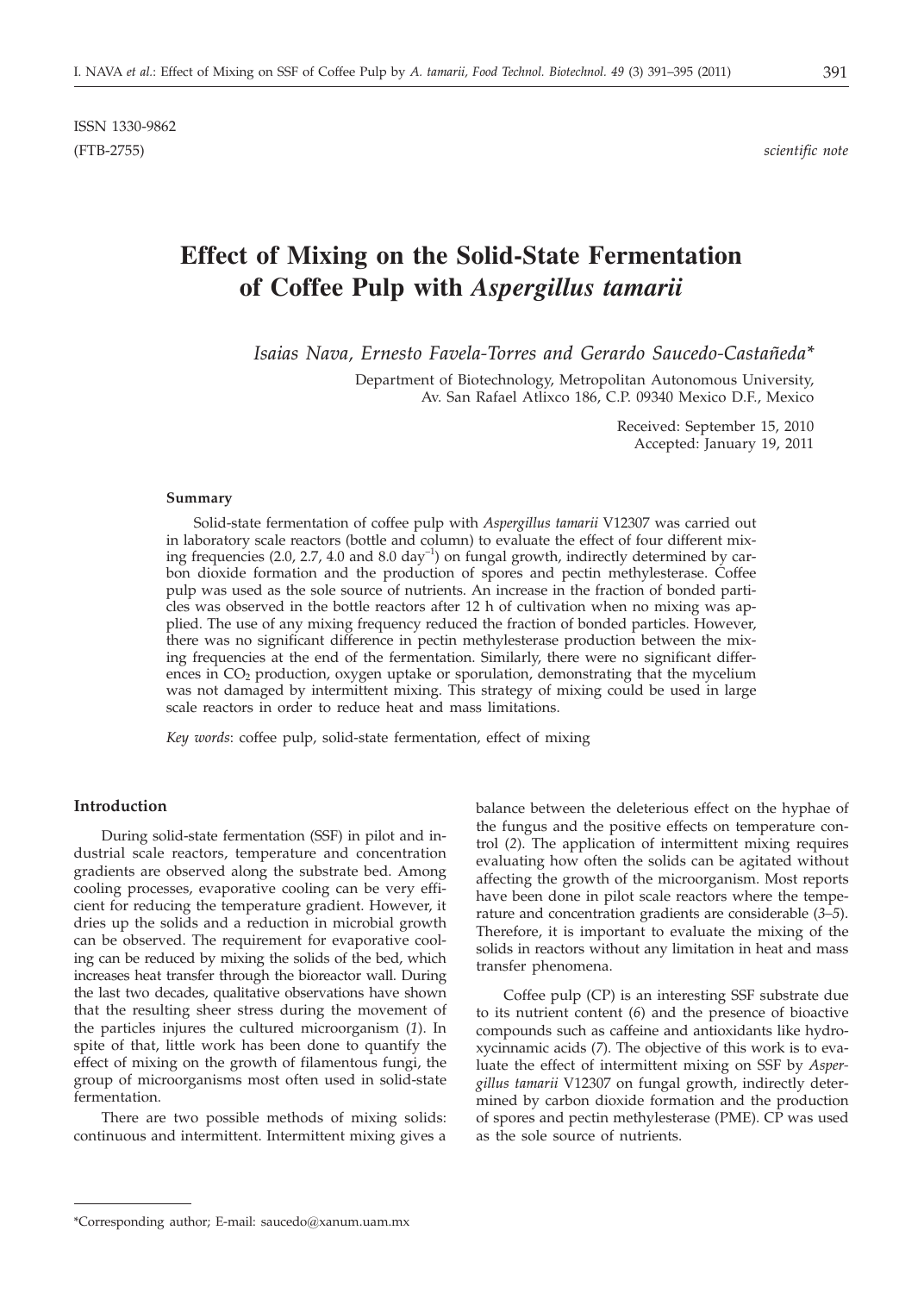### **Materials and Methods**

#### *Microorganism*

*A. tamarii* V12307 belonging to the collection of Metropolitan Autonomous University (Mexico) and Research Institute for Development (France), MAU-RID, was grown in potato dextrose agar at 30 °C for 6 days. A spore suspension was obtained with 0.1 % Tween 80 solution and scraping with a magnetic agitator. The spore concentration was determined with a Neubauer counting chamber.

#### *Substrate*

Sun-dried CP particles (free of beans, leaves, twigs and dust by passing through a number 6 mesh) were used as the sole source of nutrients for SSF. CP was composed principally of hollow oval particles (from (16.6±2.7) to (12.2±2.3) mm in diameter), resulting from the drying of coffee cherry. CP was humidified with distilled water until 50 % moisture content was reached. It was autoclaved at 121 °C for 10 min and subsequently inoculated. An inoculum size of 2.5 $\cdot$ 10<sup>6</sup> spores per g of dry matter (DM) was applied and the moisture was adjusted (69 %) with sterile distilled water.

## *Solid-state fermentation conditions*

Laboratory scale SSF was carried out using two different bioreactors. Bottle reactors were used to measure the bonding of particles and PME production. Column reactors were used to measure carbon dioxide and spore production. A number of 35 bottles (4.5 cm in diameter×6.5 cm in height) were packed with 13 g of CP. Inoculated CP (20 g) was packed in glass columns (4.5 cm in diameter×20 cm in height). An air flow of 1 mL/(min·g of CP) was supplied. Both reactors were incubated at 30 °C for 48 h.

For all conditions studied, the cultures remained static during the first 12 h and a one-minute mixing was applied. Then, mixing was applied intermittently using four different daily frequencies: 2.0, 2.7, 4.0 and 8.0 day<sup>-1</sup> corresponding to the mixing of solids every 12, 9, 6 and 3 h, respectively. The mixing was carried out with a fixed- -speed vortexer (Model 16700 Barnstead/Thermolyne, Dubuque, IA, USA) in a similar way as the test tubes are mixed. Each SSF assay was carried out at least in duplicate.

#### *Analytical techniques*

The water content was determined by a gravimetric method using a moisture analyser MB45 (Ohaus Corporation, Pine Brook, NJ, USA) and the water activity was measured using Aqualab CX-2 equipment (Decagon Devices, Inc., Pullman, Washington, DC, USA). CP (5 g) was mixed with 45 mL of distilled water and magnetically stirred for 20 min. After settling, the supernatant was used to determine the pH and the spore concentration using a Neubauer chamber.

The bonding of CP particles due to the growth of the microorganism was quantified using a modification of the proposed technique for wheat grains (*5*). For each sampling time, the CP particles incubated into one bottle were carefully unpacked. The free CP particles were separated from the particles joined to one or more particles (bonded particles). The bonded particle fraction, *w*(bonded particles), was expressed as the percentage of the mass of the bonded particles in the total mass.

Carbon dioxide production was used as an indirect measurement of growth. The  $O_2$  and  $CO_2$  concentrations in the dry exhaust air of the column reactors were measured using a gas chromatograph GOW-MAC 580 (Gow-Mac Instrumentation Co, Bethlehem, PA, USA) equipped with a thermal conductivity detector and an automatic sampler. The respiratory activity parameters were calculated using a reported methodology (*8*).

PME was measured using a titrimetic technique (*9*). A crude extract was obtained by mixing 1 g of dry CP with 6 mL of distilled water. A volume of 19 mL of 0.5 % citric pectin solution, used as the substrate, and 1 mL of crude extract were incubated at 37 °C. The volume of 0.005 M NaOH added to maintain the pH constant (6.0) was registered continuously for 40 min using a Mettler DL21 automatic titrator (Mettler-Toledo AG, Greifensee, Switzerland). One unit of PME activity was defined as the amount of enzyme necessary to release  $1 \mu$ mol of acid per minute at  $37$  °C and pH=6.0.

An analysis of variance was carried out  $(p<0.05)$  in order to determine the difference between the mixing frequencies.

#### **Results and Discussion**

# *Effect of mixing on the SSF in bottle reactors*

Heat accumulation in large scale reactors is a well- -known problem in SSF processes. Heat dissipation can be promoted by mixing; however, it has been suggested that mixing has a negative effect on mycelium activity and sporulation (*10*) using large scale reactors. Nevertheless, in these kinds of vessels, the effect of mixing on the reduction of heat, mass gradients and mycelium damage is difficult to evaluate. The intermittent mild mixing studied in this work was intended to promote the rupture of the bonded CP particles resulting from the growth without damaging the mycelium. The use of small scale laboratory reactors allowed for evaluation of the effect of mixing without problems of temperature control, since small reactors are isothermal.

Fig. 1 shows the bonded particle fraction during SSF by *A. tamarii* V12307 under static conditions using four different daily frequencies of intermittent mixing of cultures in bottle reactors. A bonded particle fraction higher than zero was found even at the beginning of the culture as a likely consequence of the stickiness of the moist coffee pulp particles. Under static conditions, this fraction increased from 18 % in 12 h of culture to a relatively constant value of 69 % after 33 h of incubation. In contrast, under intermittent mixing conditions, the bonded particle fraction was lower than 33 % at any time of culture. The use of the lowest frequency of mixing (2.0 day–1) maintained the bonded particle fraction at a constant value (24.5 %) during the entire SSF procedure, while higher frequencies (2.7, 4.0 and 8.0 day<sup>-1</sup>) reduced the bonded particle fraction gradually during the fermentation. The four frequencies of mixing reduced the amount of bonded CP particles, for instance, when the lowest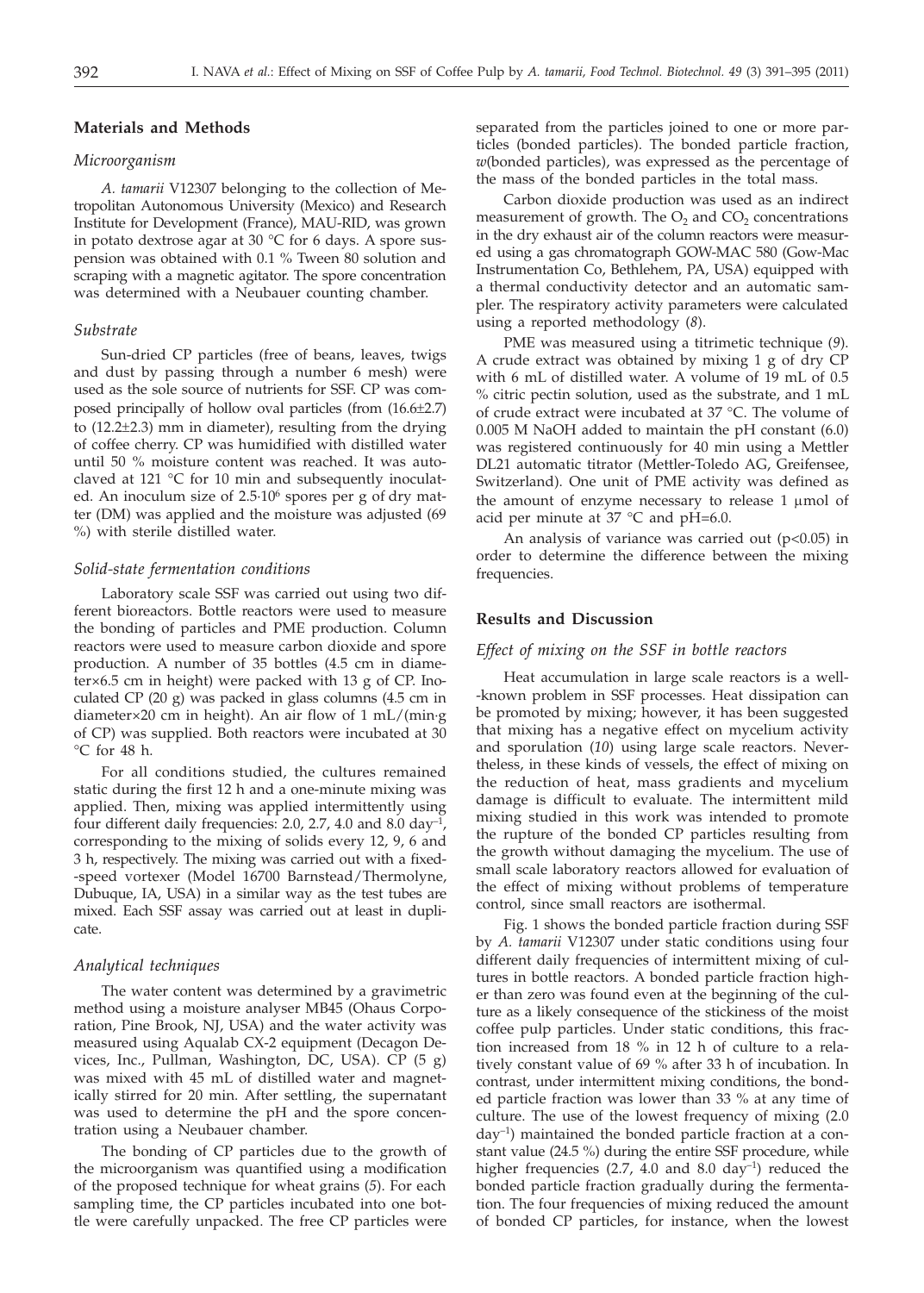

**Fig. 1.** Bonded particle fraction during the solid-state fermentation of coffee pulp by *A. tamarii* V12037 in bottle reactors. After a static period of 12 h, four different daily mixing frequencies were applied: (0) 2.0, ( $\Box$ ) 2.7, ( $\diamond$ ) 4.0 and ( $\Delta$ ) 8.0 day<sup>-1</sup>, ( $\bullet$ ) without mixing

frequency  $(2.0 \text{ day}^{-1})$  was applied, the final fraction was (27.1 $\pm$ 1.2) %, while the highest frequency (8.0 day<sup>-1</sup>) produced a significantly ( $p$ <0.05) lower final fraction ((6.3 $\pm$  $(0.2)$  %).

The substrate size and shape might play an important role in the global effect of mixing of solids on the growth of filamentous microorganisms. Photographic analysis of fermenting particles (not shown) indicated that CP particles are shell-like, with convex and concave surfaces. A random disposition of CP particles is found inside the fermenting beds. CP presents two surfaces for the growth of the mycelium. Under static conditions, it is expected that the apparition of agglomerates is due to mycelial growth between the surfaces of different CP particles. The outer and inner surfaces of the particles are covered completely by the fungus, forming bridges between particles, resulting in the agglomerates. The movement of the particles causes shear stress forces that restrict the growth of the fungus over the outer (convex) surface, decreasing the development of agglomerates during fermentation with intermittent mixing.

Reports in the literature in regard to the intermittently mixed SSF reactors (rotary drums) are scarce and qualitative. For instance, in the fermentation of soy beans by *Rhizopus oligosporus,* a cake-like mass is found under static conditions, while a granular product is observed under a mixed process (*11*). On the other hand, a decrease in the bonded particles when continuous mixing was applied to an SSF culture of *A. oryzae* in a rotary drum reactor has been reported (*12*). However, there were still agglomerates of 3–9 particles at the end of the fermentation. In a similar report, the application of a 5- -minute mixing event at the end of the SSF process with *A. oryzae* led to around 25 % of the wheat particles remaining bonded (*5*).

Table 1 shows the final values of the measured variables of the SSF process with CP in a bottle reactor. The water content and the water activity remained constant during fermentation. In all the studied cases, the final water content was lower than the initial value. There was a tendency towards the decrease in CP moisture (Table 1) when the frequency of mixing was increas-

Table 1. Pectin methylesterase (PME) production, water content and water activity  $(a_w)$  after 48 h of coffee pulp fermentation by *A. tamarii* V12307 in bottle reactors using different mixing frequencies

| Mixing<br>frequency<br>$day^{-1}$ | <b>PME</b><br>mU/g | $w$ (water)<br>$\frac{0}{0}$ | $a_w$             |
|-----------------------------------|--------------------|------------------------------|-------------------|
| $0.0$ (static)                    | $47.0 + 15.7$      | $67.2 + 0.4$                 | $0.988 + 0.004$   |
| 2.0                               | $81.0 \pm 18.6$    | $62.2 + 1.8$                 | $0.985 + 0.001$   |
| 27                                | $63.4 + 6.9$       | $64.5 + 4.0$                 | $0.987 + 0.003$   |
| 4.0                               | 73.8+16.2          | $62.2 + 2.0$                 | $0.988 + 0.003$   |
| 8.0                               | $88.2 + 31.4$      | $61.7 + 1.1$                 | $0.989 \pm 0.001$ |
|                                   |                    |                              |                   |

ed, in comparison with static conditions; this could be explained by the evaporation of water caused by the mixing of solids. Nevertheless, when an analysis of variance was applied, no significant differences were observed. Water activity values were kept almost constant, slightly above 0.98 during cultivation, that is, higher than the critical value reported for the culture of *A. oryzae* (*3*).

The main polysaccharide reported in the mucilaginous constituents of CP is pectin (*13*). The utilization of this agricultural by-product first requires the breakdown of pectin. This can be achieved efficiently when different enzymes act together. Specifically, PME activity is involved in the breakdown of pectin. It releases methyl groups, which are covalently esterified to the polygalacturonic acid chains, thus promoting the action of depolymerising enzymes (*14*).

Table 1 shows the PME activity produced by *A. tamarii* V12307 on CP in the bottle system. PME production attained under static conditions was 47 mU per g of dry mass. There was an increase (1.5-fold) in the mean PME activity (70.7 mU per g of dry mass) with any of the frequencies applied in comparison with static conditions. There was no significant effect on PME production among the four mixing frequencies studied. This value was lower to that reported with related microorganisms (*14*,*15*). Although these higher values could mainly be attributed to the differences in the composition of the substrates, it could also be the result of selected conditions for PME production. However, these results point to the possibility of improvement of the growth conditions to attain higher production.

Enzyme production using mixed SSF reactors has already been reported, but there are no conclusions on the effect of mixing. In some cases, it is a consequence of the evaluation of variables not related to mixing, such as culture composition or carbon dioxide concentration (*16, 17*). On the other hand, the effect of the mixing rate on the production of  $\alpha$ -galactosidase and invertase has been studied (*1*). No difference was found in the production of  $\alpha$ -galactosidase at a mixing rate of 0.15–15 rpm, so these data are in agreement with our results. However, an increase in invertase production was reported when the mixing rate was higher. A comparison of the polysaccharidase and glycosidase production of traditional static soybean fermentation using *R. oligosporus* with that obtained in a rotating drum reactor has also been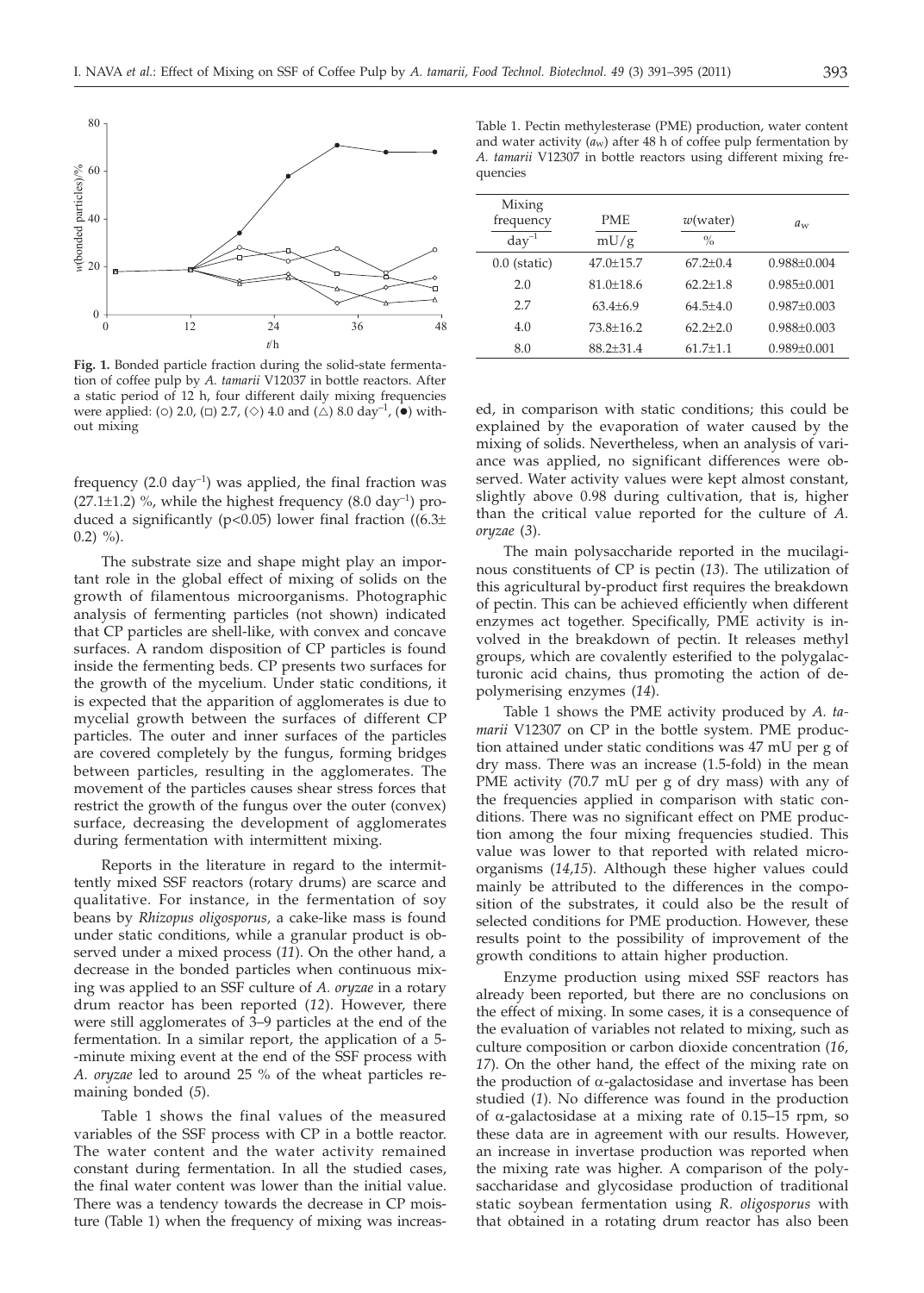done (*11*). The total enzyme production in the rotary drum and the traditional process were similar after 48 h of incubation. During the third day of incubation, the total enzyme production increased in the rotary drum, whereas it decreased in the traditional process.

In this work, experimental evidence has been shown indicating that intermittent mild mixing possibly reduces the heat and mass transfer limitations by the separation of bonded CP particles without damaging the mycelium. Therefore, the lack of a significant difference in PME production suggests the presence of the same amount of active mycelium. However, biomass cannot be reliably measured in SSF. The lack of a direct evaluation of the growth in bottle reactors led to the use of column bioreactors.

## *Effect of mixing on SSF columns*

The carbon dioxide production after 48 h of SSF of CP by *A. tamarii* V12307 using column reactors under static conditions and intermittent mixing is shown in Fig. 2. It can be interpreted as an indirect measurement of biomass. No significant differences between the studied conditions (static or mixed) were observed for the total carbon dioxide production, presenting a mean value of 144.5 mg per g of initial dry matter. Higher carbon dioxide production, 417.4 mg per g of initial dry matter, in SSF of coffee pulp by *Penicillium commune* has been reported (*18*). However, it is difficult to compare these



**Fig. 2.** Carbon dioxide (white bars) and spore (grey bars) production at the end of a 48-hour solid-state fermentation of CP by *A. tamarii* V12307 in column reactors using different mixing frequencies

values originating from different microorganisms; an effect of mixing was not found either in terms of total oxygen uptake, with a mean value of 86.0 mg per g of initial dry matter. In addition, there were no significant differences in the carbon dioxide production rate or oxygen uptake rate (Table 2). The analysis of overall respirometry data indicates that the application of intermittent mixing did not damage the mycelium.

The mean value of maximum oxygen uptake rate under mixing conditions in comparison with static conditions was kept almost constant. Nagel *et al*. (*3*) reported a decrease of 15 % in the maximum oxygen uptake rate in SSF by *A. oryzae* in a paddle reactor, in comparison with laboratory conditions, indicating that continuous mixing does not affect negatively the respiration rate. Our results are in agreement with these findings. However, a significant decrease (37 %) in oxygen uptake rate was observed when static conditions were used (0.16–0.22 mol per kg of substrate per h) in comparison with continuous mixing (0.27–0.33 mol per kg of substrate per h) (*12*), indicating that mixing enhanced the respiration rate. In addition, the respiratory quotient found in this work was constant ( $(1.3\pm0.09)$  mol of CO<sub>2</sub> per mol of  $O_2$ ) under the studied conditions.

The application of mixing did not disturb spore production as no significant difference was found between the distinct frequencies in comparison with static conditions (Fig. 2) during SSF in column reactors. In the present case, the mean production was  $1.4 \cdot 10^8$  spores per g of dry matter. However, reduced *Penicillium glabrum* sporulation has been reported on polyurethane foam when mixing was applied (*10*). Our results are lower than those reported in the literature, which can probably be explained by the lack of the addition of nutrients to the CP, which was used as the sole nutrient source. This work was focused on analysing the effect of mixing.

A production of  $2.3 \cdot 10^8$  spores per g of dry matter after 48 h in static culture was obtained. CP was used as substrate for *P. commune* spores with a production of 2.1·109 spores per g of dry matter (*18*). The *Aspergillus* genus spore production has been reported by SSF using other substrates and supports. For instance, Bapat *et al*. (*19*) produced *A. niger* spores with three substrates. The highest production  $(3.1 \cdot 10^{10}$  spores per g of dry matter) was obtained using peas. On the other hand, a production of 2.5·10<sup>7</sup> spores per g of lupine or soy and 1.3·10<sup>8</sup> spores per g of lupine or soy were reported for *A. oryzae* and *A. sojae*, respectively (*20*).

Table 2. Maximum carbon dioxide production and oxygen uptake rates per initial dry matter during CP fermentation by *A. tamarii* V12307 in column reactors using different mixing frequencies

| Mixing frequency | <b>CDPR</b>      | <b>OUR</b>       | OU              | RQ               |
|------------------|------------------|------------------|-----------------|------------------|
| $day^{-1}$       | $mg/(g \cdot h)$ | $mg/(g \cdot h)$ | mg/g            | mol $CO2/mol O2$ |
|                  | $6.7 \pm 1.06$   | $3.9 \pm 0.01$   | $85.0{\pm}7.4$  | $1.29 \pm 0.15$  |
| 2.0              | $6.3 \pm 0.15$   | $3.9 + 0.45$     | $89.5 \pm 3.3$  | $1.23 \pm 0.06$  |
| 2.7              | $6.2 \pm 0.18$   | $3.9 \pm 0.19$   | $84.6 \pm 3.5$  | $1.29 \pm 0.05$  |
| 4.0              | $5.9 \pm 0.28$   | $3.8 \pm 0.28$   | $87.8{\pm}9.0$  | $1.21 \pm 0.06$  |
| 8.0              | $6.0 \pm 0.61$   | $4.1 \pm 0.53$   | $83.1 \pm 12.7$ | $1.32 \pm 0.12$  |
|                  |                  |                  |                 |                  |

CDPR=carbon dioxide production rate, OUR=oxygen uptake rate, OU=oxygen uptake, RQ=respiratory quotient